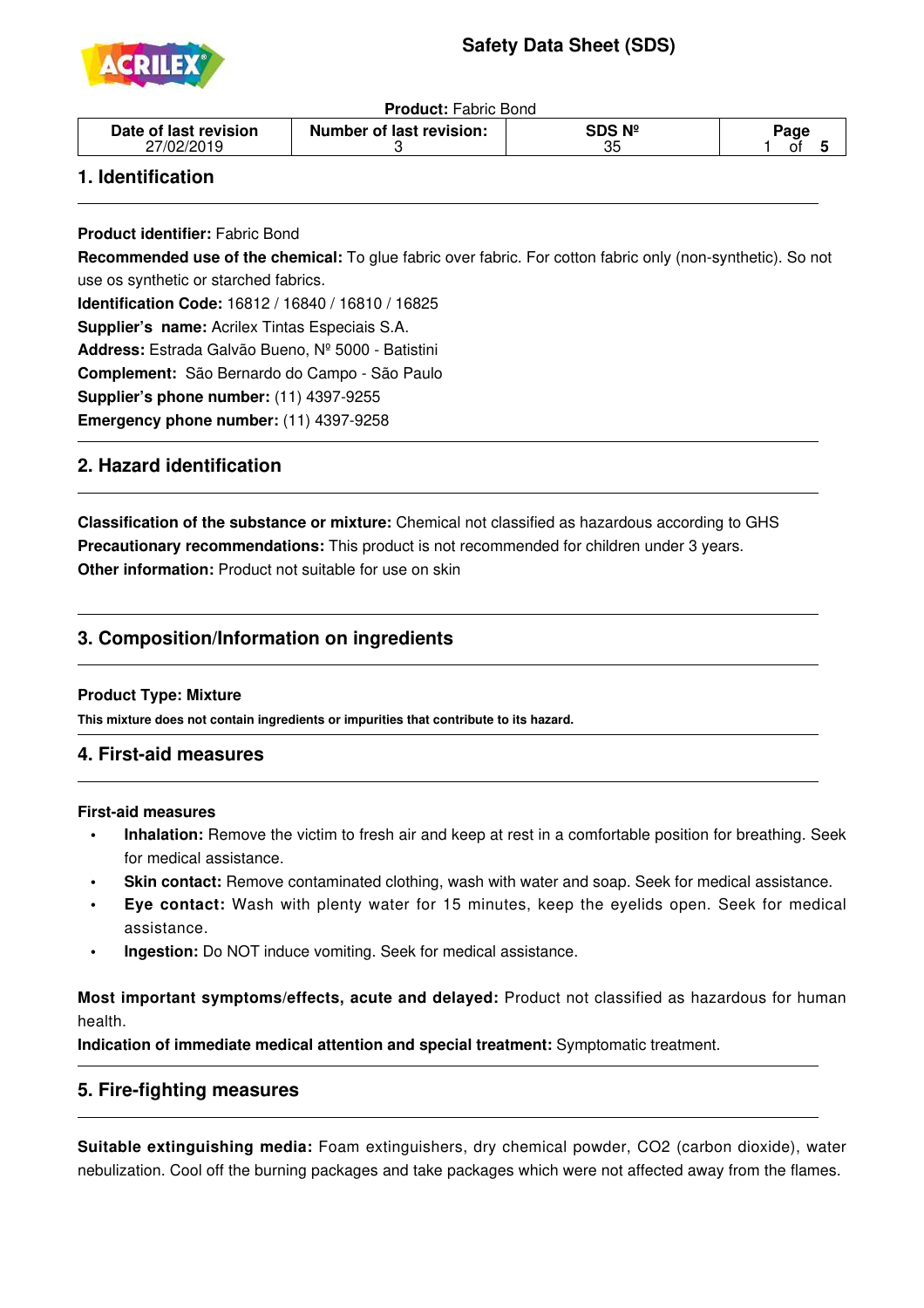# **Safety Data Sheet (SDS)**



j

j

**Product:** Fabric Bond

| Date of last revision<br>Number of last revision: | SDS Nº<br>っこ<br>Uw | Page<br>n+ |
|---------------------------------------------------|--------------------|------------|
|---------------------------------------------------|--------------------|------------|

**Unsuitable extinguishing media:** Direct water jet.

**Specific hazards arising from the chemical:** It may release toxic gases during the burning. **Special protective actions for fire-fighters:** Use self-contained clothing and adequate protection.

## **6. Accidental release measures**

**Personal precautions, protective equipment and emergency procedures**

- **For non-emergency personnel:** Personal protective equipment.
- **•For emergency responders:** Personal protective equipment.

**Environmental precautions:** Shut off leak if possible, avoid contamination of rivers, lakes and water sources by preventing the flow of material into water streams, pipelines and water facilities.

**Methods and materials for containment:** Absorb with soil or other absorbent material.

**Area isolation:** Keep unauthorized persons away from the area.

**Methods and materials for cleaning up:** The cleaning of the place should be made with water and mild detergent. Collect the material in metallic / plastic drums and in good conditions. Disposal must be performed according to the local legislation in force.

## **7. Handling and storage**

### **Precautions for safe handling**

- **•** Prevention of workers exposure: Handle in accordance with established safety standards. Use personal protective equipment.
- **Fire and explosion:** Non flammable
- **Precautions for safe handling:** Use appropriate personal protective equipment. Avoid contact with skin, eyes and mucous membranes. Handle the product in a cool and well ventilated place. Do not reuse the package. Do not smoke, eat or drink in the product handling area.
- **• Hygiene measures**
	- **Suitable:** Wash your hands before eating, drinking or using the toilet. Contaminated clothes should be changed and washed before reuse.
	- **Unsuitable:** Do not eat, drink or smoke during the product handling.

### **Conditions for safe storage**

- **Conditions for safe storage:** Store the product in cool, dry and ventilated areas away from heat, ignition sources, food and oxidizing agents. Keep packages always closed.
- **• Conditions to avoid including incompatibilities:** Avoid wet areas, outdoor, and without ventilation. Do not store the product with explosive materials, flammable gases and/or toxic, oxidizing substances, corrosive, organic peroxides, spontaneous combustion materials and radioactive Conditions to avoid, including materials.
- **Packaging materials** 
	- **Suitable:** Metallic drums coated internally with varnish and/or plastic containers.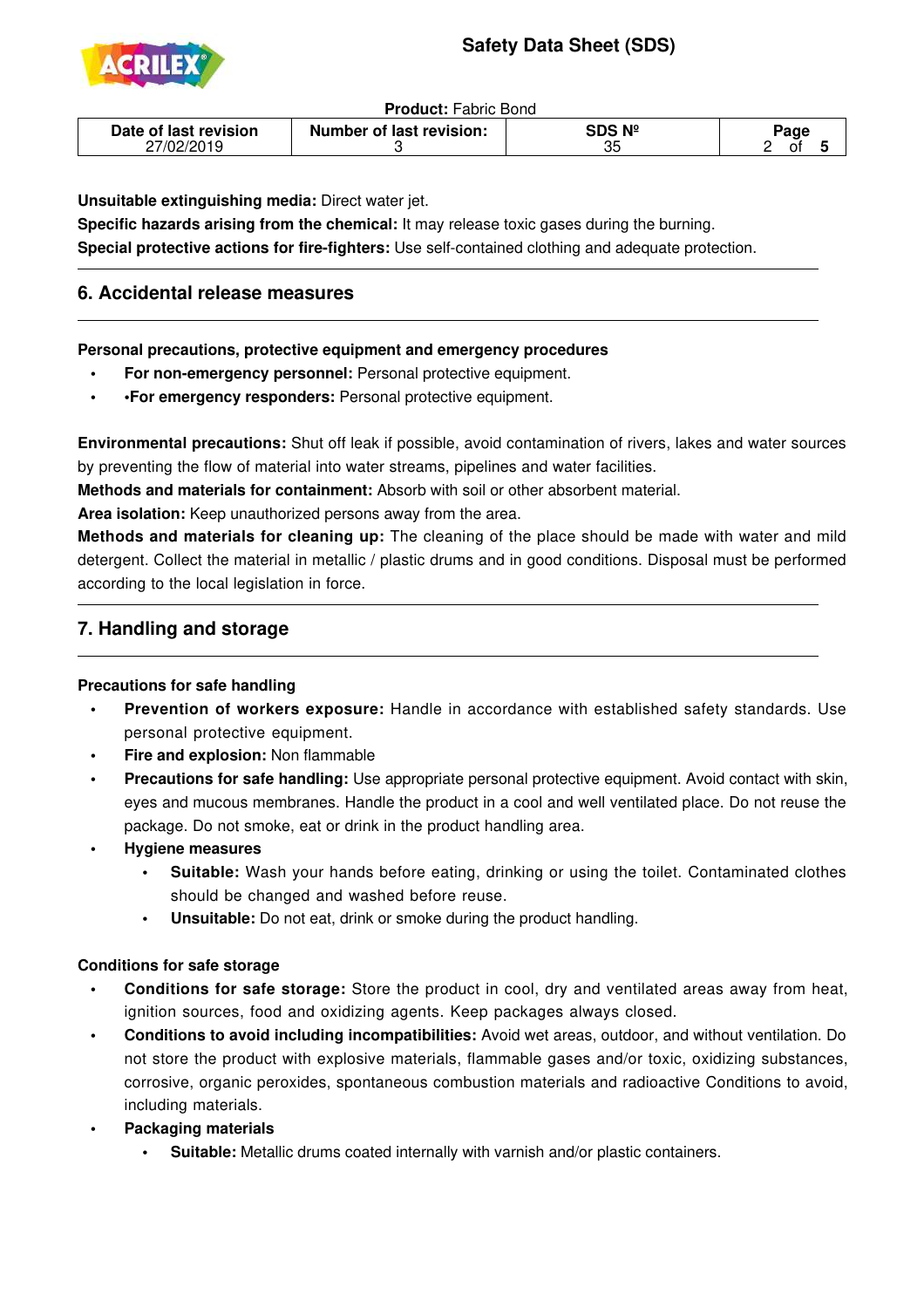

| <b>Product: Fabric Bond</b> |  |
|-----------------------------|--|
|                             |  |

| Date of last revision | <b>Number of last revision:</b> | $N^{\circ}$<br>SDS | aao |
|-----------------------|---------------------------------|--------------------|-----|
| 27/02/2019            |                                 | つに<br>ບປ           | n.  |

**Unsuitable: Not Available.** 

**Other information:** Not Available.

### **8. Exposure controls/personal protection**

#### **Control parameters**

j

j

- **• Occupational exposure limits:** Not Available.
- **• Biological indicators values:** Not Available.
- **Other limits and values: Not Available.**

**Appropriate engineering controls:** Maintain adequate ventilation. Keep emergency shower and eye shower close to workplaces.

**Individual protection measures, such as personal protective equipment**

- **• Eye/face protection:** Safety glasses for chemical products.
- **Skin protection:** Gloves, PVC apron and closed shoes according to working conditions.
- **Respiratory protection:** Mask with chemical filter for organic vapor protection.
- **Hands protection:** PVC gloves or others resistant to organic solvents.
- **Thermal hazards: Not available.**

**Other information:** Not Available.

### **9. Physical and chemical properties**

- **• Appearance Physical state:** Liquid.**; Form:** Pasty.**; Color:** White
- **Odour: Typical.**
- **Odour threshold:** Not available.
- **pH:** 4,50 5,50
- **Melting point/freezing point: Not available.**
- **Initial boiling point: Not available.**
- **Boiling range: Not available.**
- **Flash point:** > 100 °C Test: (closed cup)
- **Evaporation rate: Not available.**
- **Flammability (solid, gas):** Not available.
- **• Lower flammability or explosive limits:** Not available.
- **Upper flammability or explosive limits: Not available.**
- **Vapour pressure:** Not available
- **Vapour density: Not available.**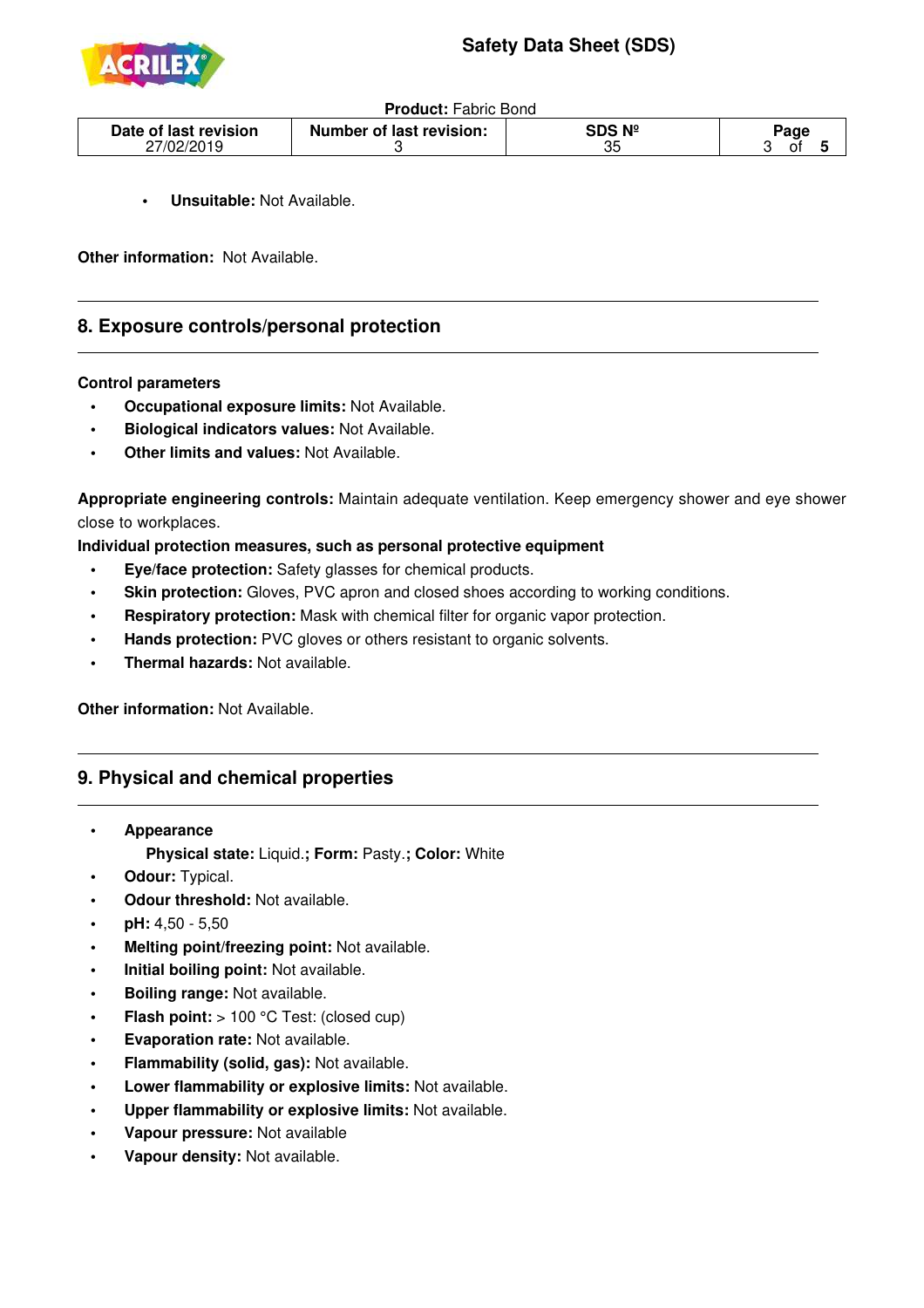# **Safety Data Sheet (SDS)**



**Product:** Fabric Bond

| Date of last revision<br>27/02/2019 | <b>Number of last revision:</b> | SDS Nº<br>35 | ാage |
|-------------------------------------|---------------------------------|--------------|------|
|-------------------------------------|---------------------------------|--------------|------|

- **Relative density: 1,060 1,100 g/cm<sup>3</sup>**
- **Solubility(ies):** water-soluble.
- **Partition coefficient: n-octanol/water: Not available.**
- **Auto-ignition temperature:** Not available.
- **Decomposition temperature:** Not available.
- **• Viscosity:** 85 95

j

j

j

ī

## **10. Stability and reactivity**

**Chemical stability:** Stable in normal conditions of storage and handling.

**Reactivity:** Not available.

**Possibility of hazardous reactions:** None, when the product is stored, handled and processed correctly. **Conditions to avoid:** Exposure to high temperatures for prolonged periods may cause changes in the product. **Incompatible materials:** Not available.

**Hazardous decomposition products:** Not available.

## **11. Toxicological information**

**Acute toxicity:** The product is not classified for this hazard according to GHS. **Skin corrosion/irritation:** The product is not classified for this hazard according to GHS. **Serious eye damage/irritation:** The product is not classified for this hazard according to GHS. **Respiratory or skin sensitization:** The product is not classified for this hazard according to GHS. **Germ cell mutagenicity:** The product is not classified for this hazard according to GHS. **Carcinogenicity:** The product is not classified for this hazard according to GHS. **Reproductive toxicity:** The product is not classified for this hazard according to GHS. **STOT-single exposure:** The product is not classified for this hazard according to GHS. **STOT-repeated exposure:** The product is not classified for this hazard according to GHS. **Aspiration hazard:** The product is not classified for this hazard according to GHS. **Additional information:** Not available.

## **12. Ecological information**

**Toxicity:** The product is not classified for this hazard according to GHS.

**Persistence and degradability:** Not available.

**Bio accumulative potential:** Not available.

**Mobility in soil:** Not available.

**Other adverse effects:** Product miscible in water. Avoid contamination of rivers, lakes and water sources preventing the flow of material into waterways, pipelines and galleries.